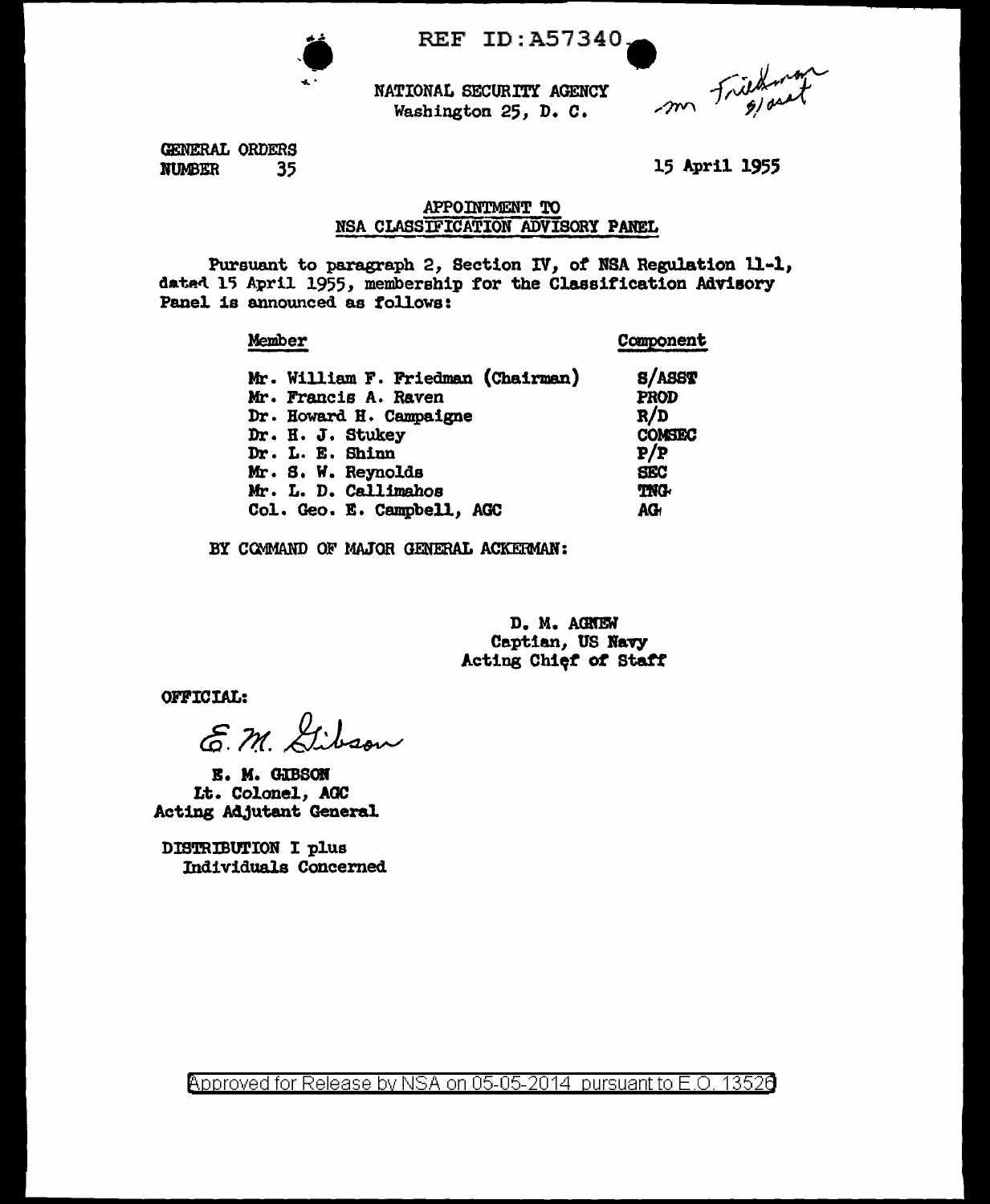$442$ S/ASST<br>S/ASST<br>FRIedman NATIONAL SECURITY AGENCY

Washington 25. D. C.

30 April 1954

NSA REGULATION **NUMBER**  $11 - 1$ 

> EFFECTIVE UNTIL 1 MAY 1955 UNLESS SOONER RESCIMDED OR SUPERSEDED

# CLASSIFICATION ADVISORY PANEL

**SECTION** 

SUPERSESSION . .  $\mathbf r$ **GENERAL** ΙI  $\sim$   $\sim$ **III** RESPONSIBILITIES . . . CLASSIFICATION ADVISORY PANEL **IV** SUPERVISION . . . . . . . .

# SECTION I - SUPERSESSION

This Regulation supersedes NSA Regulation Number 11-1. dated 17 April 1953.

# SECTION II - GENERAL

The security of classified information is dependent, as one of factors, on the assignment of the correct classification to such information or material. Within the National Security Agency, errors of classification may be found; most of these errors involve overclassification, although occasionally errors of underclassification may occur. Such errors defeat the purpose of classification.

# SECTION III - RESPONSIBILITIES

1. Responsibility of Originators. The responsibility for assigning the correct classification to a given item rests solely with its originator. The established regulations and procedures governing classification should be constantly reviewed by all personnel.

2. Responsibility of Chief, Training Division. The assignment of correct classification is particularly important in those cases where information is to be circulated widely within the Agency or where distribution is to be made outside the Agency. In this connection, the Chief, Training Division, has been assigned the following responsibilities:

a. Staff supervision over lectures, presentations and tours given under NSA auspices.

b. Review and making of recommendations concerning release for publication outside the Agency of manuscripts which pertain to NSA's interests.